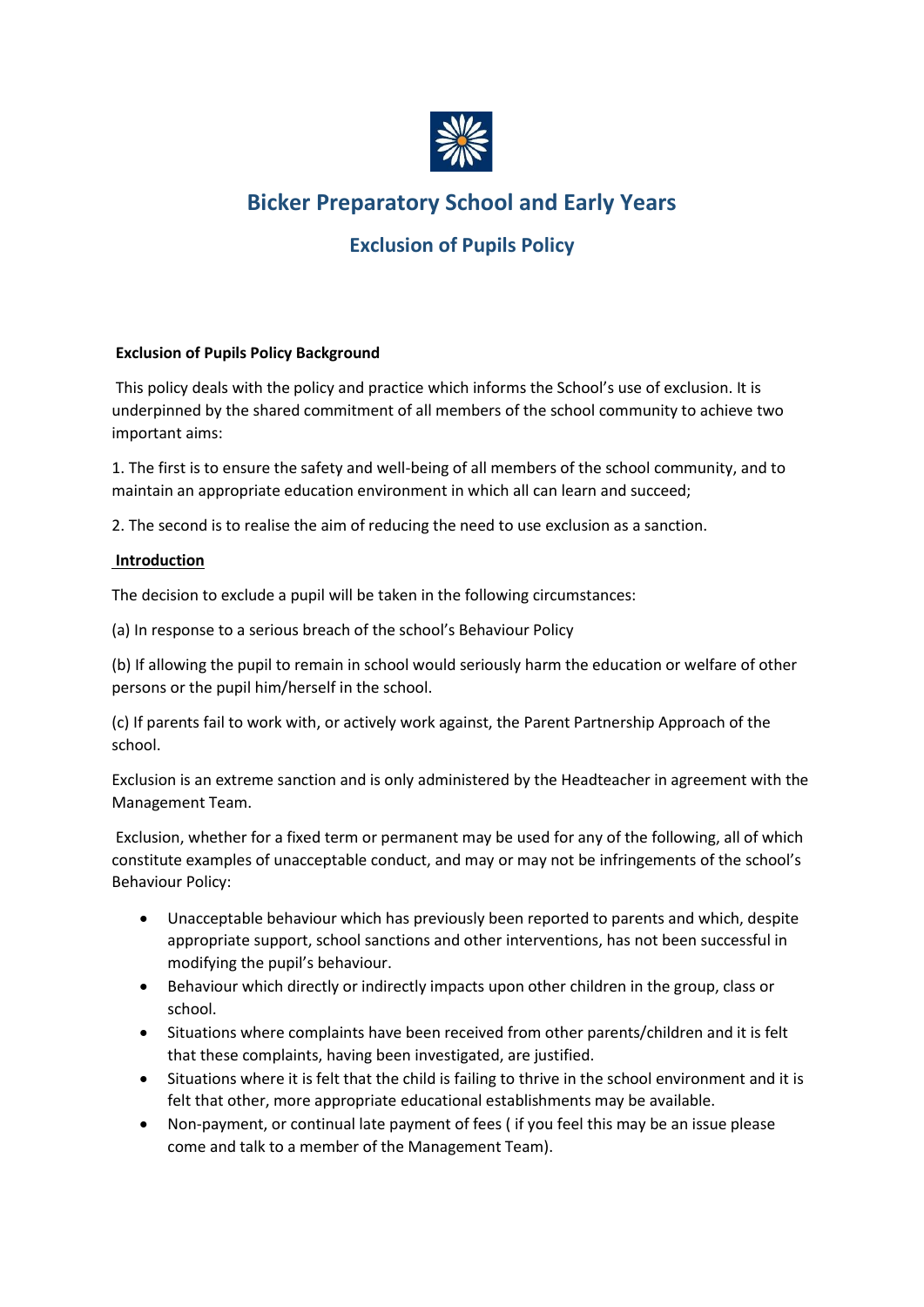This is not an exhaustive list and there may be other situations where the Headteacher and Management Team makes the judgement that exclusion is an appropriate sanction.

At times the Headteacher, together with the Management Team, will decide not to use the extreme sanction of an Exclusion but will decide that the lesser sanction of 'Requested Withdrawal' is implemented instead. In this case the school will work with the family to find a more suitable educational establishment.

In certain circumstances a Pastoral Support Plan should be drawn up to try to avoid the sanction of an exclusion in the future. This might be accompanied by an internal exclusion.

During the course of a fixed term exclusion where the pupil is to be at home, parents are advised that the pupil is not allowed on the school premises, and that daytime supervision is their responsibility as parents/guardians. Records relating to exclusions will be stored confidentially.

### **Permanent Exclusion**

The decision to exclude a pupil permanently is a serious one. There are two main types of situation in which permanent exclusion may be considered:

1. The first is a final, formal step in a concerted process for dealing with disciplinary offences following the use of a wide range of other strategies, which have been used without success. It is an acknowledgement that all available strategies have been exhausted and is used as a last resort. This would include persistent and defiant misbehaviour including bullying (which would include racist or homophobic bullying.

2. The second is where there are exceptional circumstances and it is not appropriate to implement other strategies and where it could be appropriate to permanently exclude a pupil for a first or 'one off' offence.

These might include:

- Serious actual or threatened violence against another pupil or a member of staff has occurred.
- Behaviour which poses a significant risk to the child's own safety, or that of other children on school premises has occurred. This includes serious incidents occurring on the Sports Field or during school trips.
- Behaviour which has adversely affected the education of other children on school premises.
- Where the school has been working with a family to meet the best interests of the child and it is felt that all channels have been exhausted and the parents' actions are directly in conflict with the actions and ethos of the school.

(Requested Withdrawal may be an option in the last two cases)

These instances are not exhaustive but indicate the severity of such offences and the fact that such behaviour seriously affects the discipline and well- being of the school.

General factors the school considers before making a decision to exclude Exclusion will not be imposed instantly unless there is an immediate threat to the safety of others in the school or the pupil concerned. Before deciding whether to exclude a pupil either permanently or for a fixed period the Headteacher, together with the Principal and Management Team will:

• Explore a placement at another school to avoid exclusion.